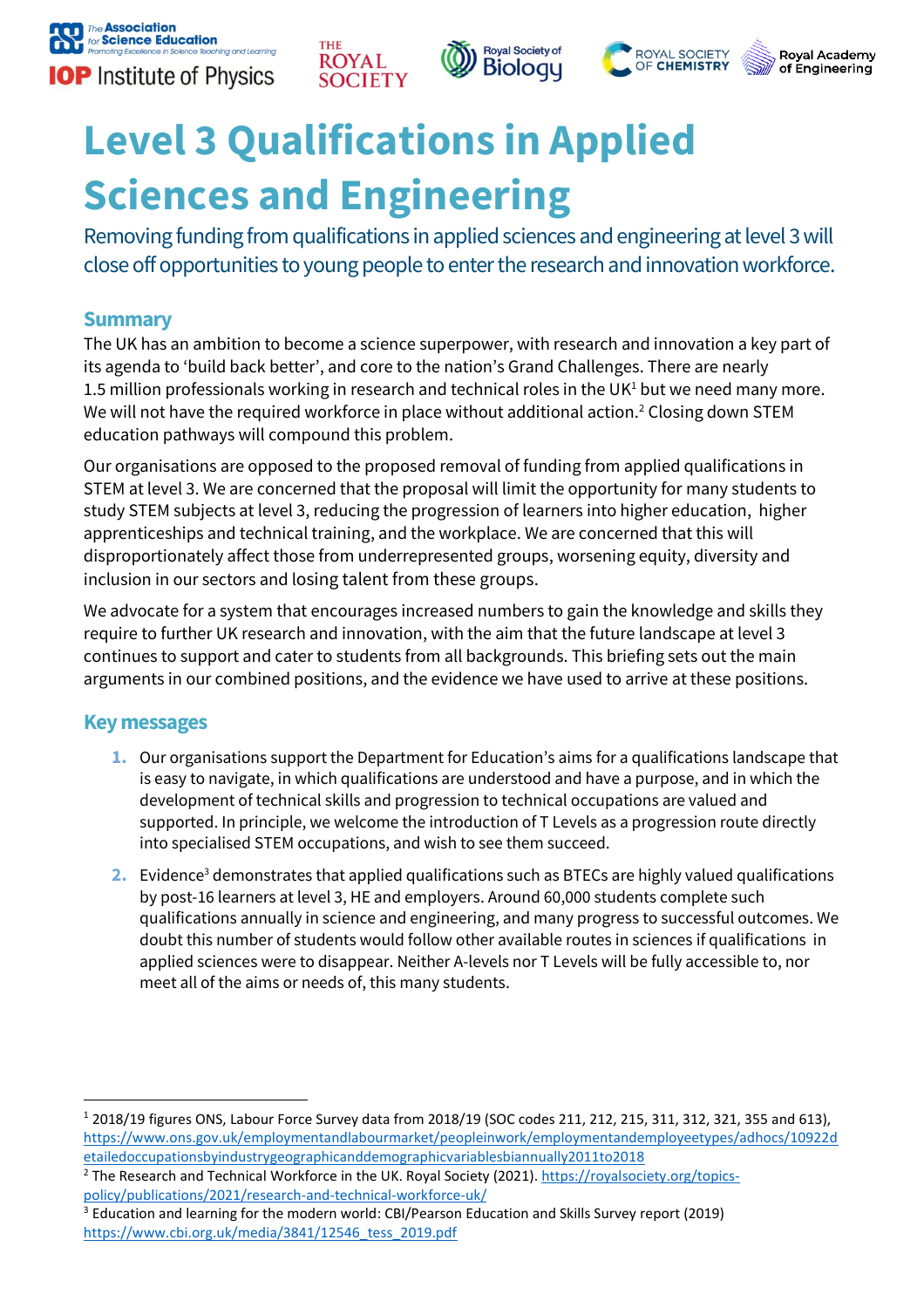- **3.** A-levels in the sciences have high barriers to entry. Applied sciences and engineering qualifications currently offer a progression route to students whose GCSE attainment does not meet the requirements frequently set to enter A-levels. Further, some students may not have the GCSE qualifications required to satisfy entry requirements to T Levels, normally including at least grade 4 in GCSE Mathematics and English, leaving them without an option to study STEM at level 3, and likely leading them to a different study area.
- **4.** Some students may be less inclined to choose A-levels due to their perception of being too academic, or to select T Levels due to their narrow focus on specific occupations, reducing overall take-up. T Levels are unproven, and it is not clear how widely they will be available. The industry placement requirement could limit the number of places available to students in absolute terms, and access will be poor in some regions. Applied sciences qualifications are the alternative popular, flexible and accessible option that supports numerous progression opportunities.
- **5.** We are therefore concerned that removing qualifications in the applied sciences and engineering would lead to students being either systematically prevented from studying these subjects due to lack of provision, or their self-selecting away to other subject areas, adding to the STEM skills gap. We fear this could be the case for the majority of the *ca*. 60,000 currently completing STEM applied qualifications annually.
- **6.** Given the characteristics of the students who typically study applied routes, this outcome would disproportionately affect students from disadvantaged backgrounds and potentially other underrepresented groups.

We therefore ask for **reconsideration of the removal of funding from applied sciences and engineering qualifications at level 3**, if the only remaining classroom-based options are A-levels and T Levels. We ask for proper evaluation of the potential impacts on STEM subjects, and that T Levels be given time to embed, so that their success in supporting progression can be assessed, before any other qualifications are de-funded.

## **Qualifications in applied science support successful and flexible progression**

- Every year, around 25,000 students complete applied classroom-based qualifactions in the sciences, and over 35,000 do in engineering; 4 the majority study BTEC qualifications.
- Applied sciences qualifications offer foundations across a range of science content, like A-levels, but have more of a practical focus. Aside from the progression to degreelevel education, qualifications in applied sciences can support progression directly into the workplace, or to study at levels 4 or 5. They can also lead to an apprenticeship, or be studied in the context of an apprenticeship.
- Data supplied to our organisations by Pearson (right) show that around 14,000 students progressed from BTEC Applied Science to university in 2017. Around 5,750 of these had studied an Extended Diploma, a course which is the equivalent of 3 A-levels. The majority of these students entered degrees in subjects related to health, science and engineering.

 $\overline{a}$ 

#### *BTEC Applied Science students progressing to selected degree subjects in 2017*

- *Biology: 898 (590 from Extended Diploma)*
- *Engineering: 686 (336 from Extended Diploma)*
- *Chemistry: 307 (199 from Extended Diploma)*
- *Physics: 67 (41 from Extended Diploma)*

*Many more progress to subjects allied to medicine and to other valuable areas in the life sciences.*

#### *Proportions of university students holding a BTEC qualification in 2015/16<sup>5</sup>*

- *Biological sciences: ~28%*
- *Subjects allied to medicine: ~27%*
- *Engineering & technology: ~19%*
- *Physical sciences: ~8%*

<sup>4</sup> Data retrieved from the Ofqual Analytics Vocational and Technical Qualifications Landscape tool: <https://analytics.ofqual.gov.uk/apps/VTQ/VTQLandscape/>

<sup>&</sup>lt;sup>5</sup> Social Market Foundation (2018) 'Vocation, Vocation, Vocation' [https://www.smf.co.uk/wp](https://www.smf.co.uk/wp-content/uploads/2018/01/SMF-Vocation-Vocation-Vocation.pdf)[content/uploads/2018/01/SMF-Vocation-Vocation-Vocation.pdf;](https://www.smf.co.uk/wp-content/uploads/2018/01/SMF-Vocation-Vocation-Vocation.pdf) using data from HEFCE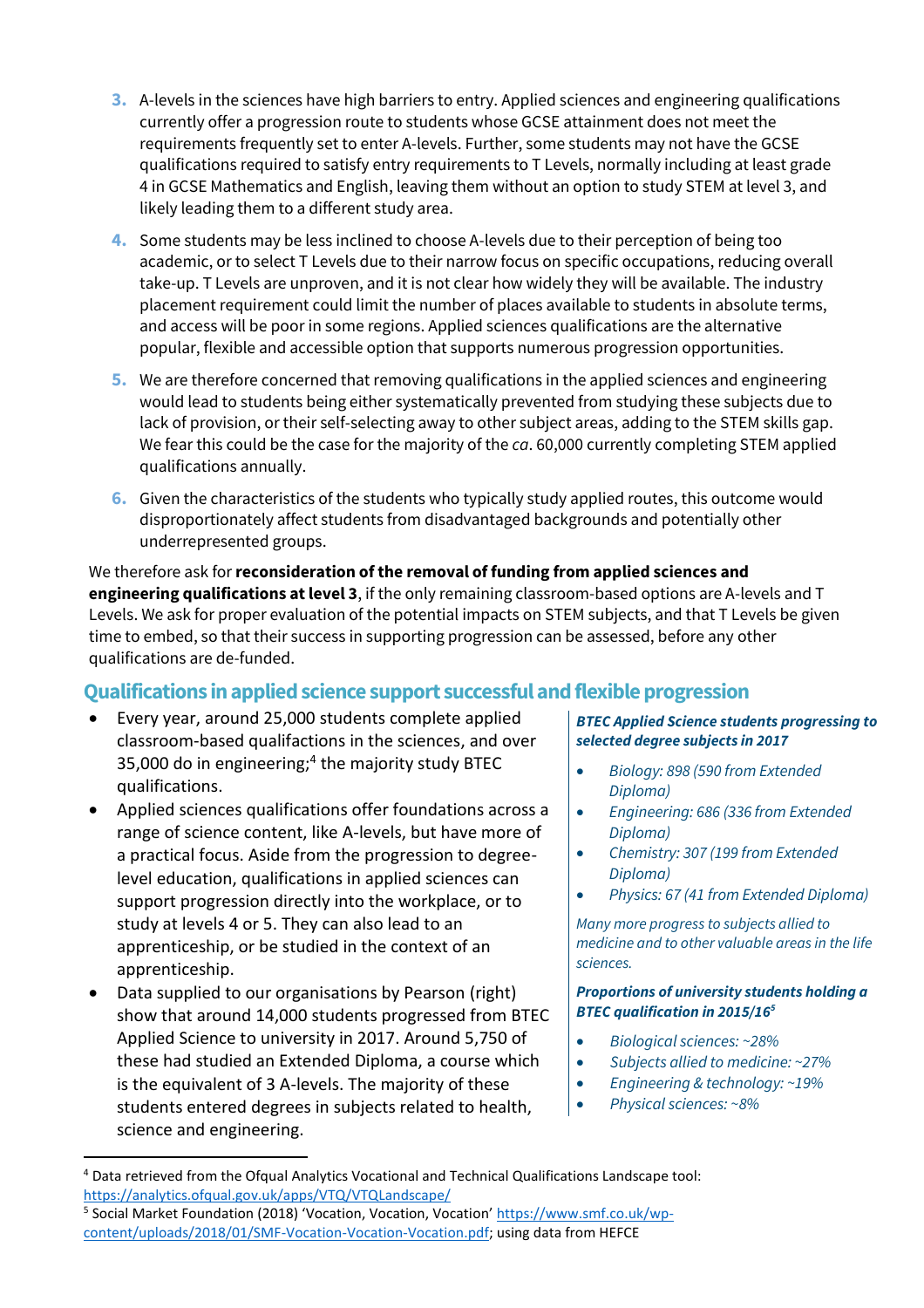- Evidence shows that level 3 BTEC students have good longitudinal outcomes. When students' characteristics are taken into account, earnings differentials for degree study are similar for the BTEC and A-level routes, suggesting long-term outcomes are equivilent.<sup>6</sup>
- Future progression opportunities from T Levels are not yet certain. There is an expectation in Government that they will provide progression to university as well as to the workplace. However, while T Levels have been included in the UCAS tariff, it is not yet clear that universities are willing to admit students with a T Level to their sciences and engineering degree courses. T Levels may therefore offer less flexibility in progression, and be less attractive to those students who do not want to commit at 16 to a specific technical occupation.

## **Alternatives may not be accessible or attractive for students choosing an applied science route, creating a provision gap**

#### *Barriers to A-level*

 $\overline{a}$ 

 A-levels, especially in the sciences, are not a realistic option for many students who currently take qualifications in applied sciences. Education providers frequently require at least grade 6 in science GCSEs to begin science A-levels. DfE transition matrices<sup>7</sup> show that students on alternative routes frequently have lower GCSE grades. Indeed, within the matrix, the average GCSE grades on entry to BTEC Extended Diploma in Applied Science is substantially below that of entrants to A-level sciences. Applied sciences qualifications provide a progression opportunity that would otherwise be closed.

| Level 3 qualification<br>(full-time)                    | No. of records<br>in 2019<br><b>Transition</b><br>tables | % of students with an<br>average GCSE grade <5 | % of students with<br>average GCSE grade $\geq$ 5 |
|---------------------------------------------------------|----------------------------------------------------------|------------------------------------------------|---------------------------------------------------|
| <b>OCR Technical Extended</b><br>Diploma Health Studies | 293                                                      | 78%                                            | 22%                                               |
| <b>BTEC Extended Diploma</b><br><b>Applied Science</b>  | 1,725                                                    | 75%                                            | 25%                                               |
| A level Biology                                         | 58,394                                                   | 7%                                             | 93%                                               |
| A level Chemistry                                       | 49,549                                                   | 5%                                             | 95%                                               |
| A level Physics                                         | 32,636                                                   | 7%                                             | 93%                                               |

 The most common attainment for A-level science students with an average GCSE score below 5 is grade E, with substantial numbers failing. Students awarded grades E and U in science Alevels are unlikely to progress directly to higher levels of study. This is the rationale for schools and colleges accepting few students with lower GCSE scores onto science A-levels.

<sup>6</sup> Centre for Vocational Educational Research (2019) 'BTECs, higher education and labour market outcomes using the Longitudinal Education Outcome (LEO) dataset' <https://cver.lse.ac.uk/textonly/cver/pubs/cverdp024.pdf>

<sup>7</sup> Department for Education (2020) 'Transition matrices 16-18: 2019' [https://www.gov.uk/government/publications/16](https://www.gov.uk/government/publications/16-to-18-level-3-value-added-ready-reckoner) [to-18-level-3-value-added-ready-reckoner](https://www.gov.uk/government/publications/16-to-18-level-3-value-added-ready-reckoner)